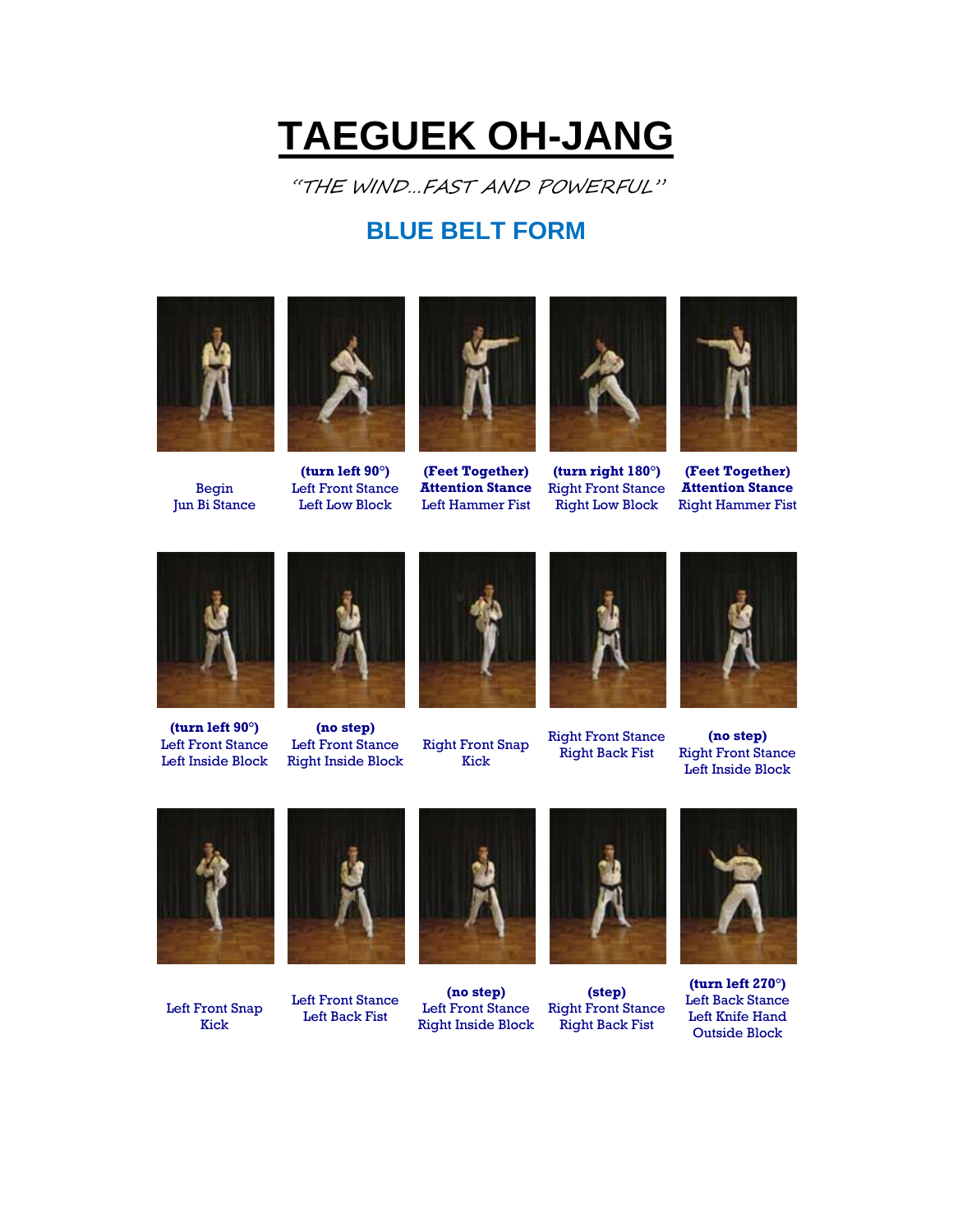

Right Front Stance Right Elbow Strike



**(turn right 180°)** Right Back Stance Right Knife Hand Outside Block



Left Front Stance Left Elbow Strike



**(turn left 90°)** Left Front Stance Left Low Block



**(no step)** Left Front Stance Right Inside Block



Right Front Snap Kick



Right Front Stance Right Back Fist



**(no step)** Right Front Stance Left Inside Block



**(turn left 90°)** Left Front Stance Left High Block



**(AT SAME TIME)** Right Back Fist Right Side Kick



Right Front Stance Left Elbow Strike



**(turn right 180°)** Right Front Stance Right High Block



**(AT SAME TIME)** Left Back Fist Left Side Kick



Left Front Stance Left Elbow Strike



**(turn left 90°)** Left Front Stance Left Low Block